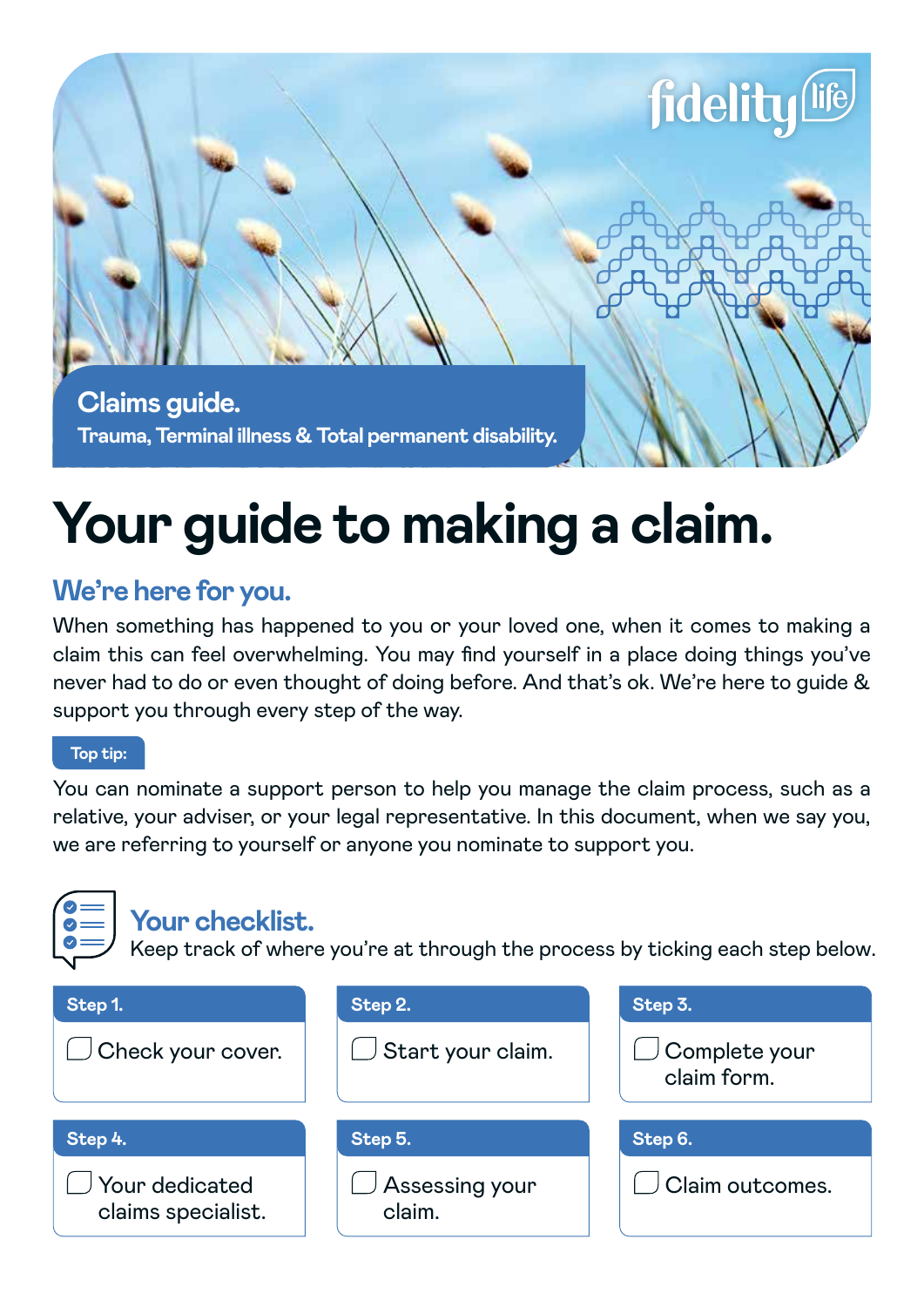

## **Step 1: Check your cover.**

First thing to do is to find your policy documents and check if your injury or illness is covered. Your policy wording, policy schedule and any endorsement schedule form the insurance contract between us and you, and set out all the details of what you're covered for. It's good to read through it so you know what it covers and if there are any conditions that must be met in order to make a claim.

#### **Top tips:**

- If you can't find your policy wording give our claims team a call and we can send them to you.
- If you get stuck or need help to understand if you're covered, contact your financial adviser or give our claims team a call.
- If you have any endorsements (these form part of your policy) you will need to read these together with your policy wording to understand what you are covered for.



## **Step 2: Start your claim.**

You can let us know that you want to make a claim:

- over the phone (0800 88 22 88),
- by email (claims@fidelitylife.co.nz),
- by post (Fidelity Life Assurance Company Limited, PO Box 37–275, Parnell, Auckland 1151, New Zealand), via your adviser, or
- by using our online claims form (fidelitylife.nz/claims/make-a-claim/).

#### **Top tips:**

- We're here for you though the claims process. It's also a good idea to ask your financial adviser to support you.
- If you want our claims team to discuss your claim in full with your financial adviser (e.g. share your medical or financial information), please ensure you complete the adviser consent section in your claim form.

## **Step 3: Complete your claim form.**

We'll send some claim forms for you to complete to give us all the necessary information to help us assess your claim. You'll receive a letter listing what we need you to do including the documents or information you need to send us. We need your personal information, to assist us in identifying you and to help us ensure that your insurance benefits reach the right person; we may also need certain medical information relating to you or your loved one's medical condition. Please refer to the privacy statement on the claims form to understand what your personal information will be collected and used for.

#### **Top tip:**

• If you don't understand why certain documents are required, please ask our claims team or your adviser to explain. They can also help you gather the supporting documents once we have your consent.